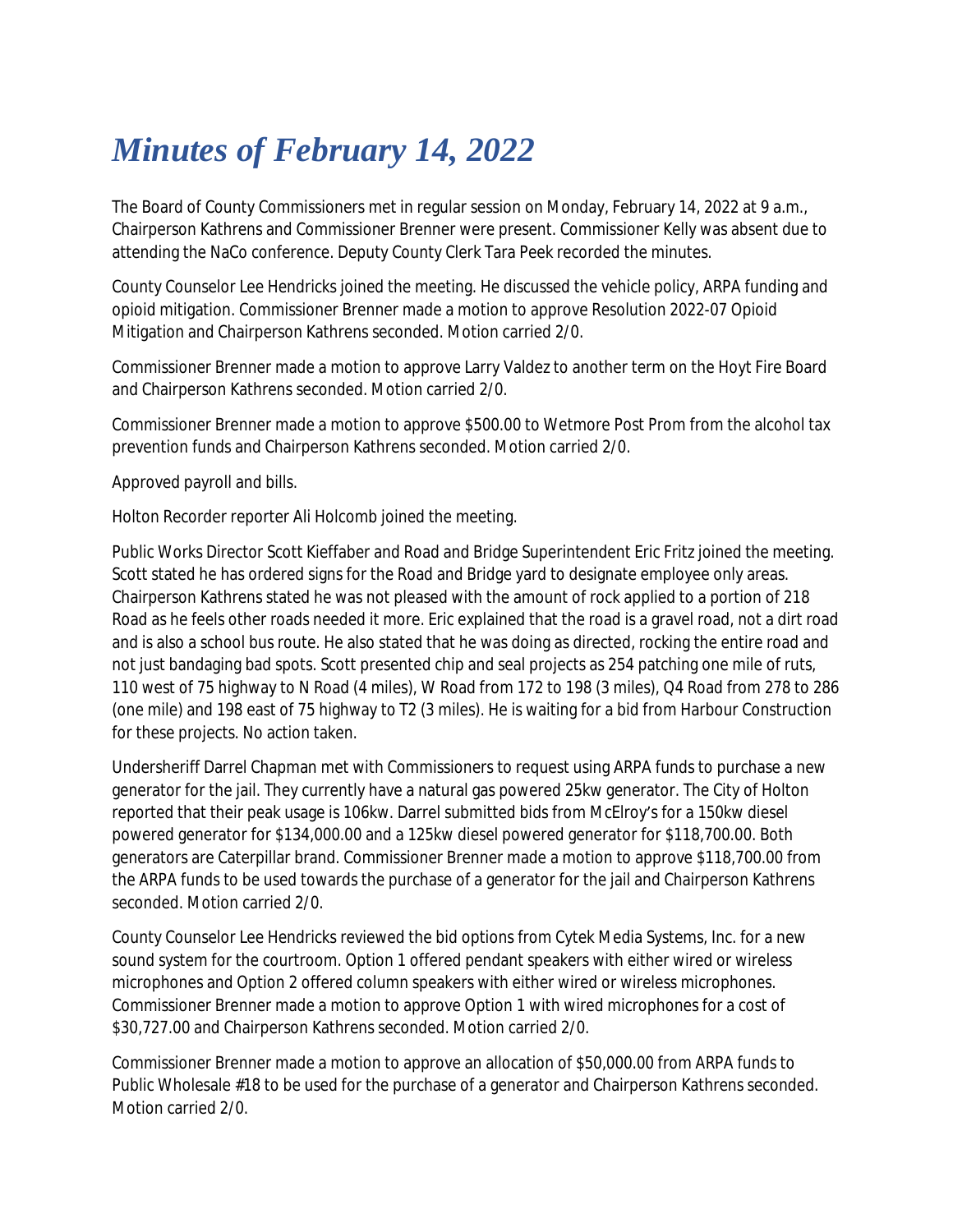Commissioner Brenner made a motion to approve an allocation of \$50,000.00 from ARPA funds to RWD #1 to be used for the purchase of chlorine analyzers, backup generator and water lines as presented and Chairperson Kathrens seconded. Motion carried 2/0.

Commissioner Brenner made a motion to approve an allocation of \$50,000.00 from ARPA funds to RWD #3 to be used for the purchase of painting the Soldier water tower and water lines as presented and Chairperson Kathrens seconded. Motion carried 2/0.

Commissioner Brenner made a motion to approve an allocation of \$50,000.00 from ARPA funds to EMS to be used for the purchase of equipment and supplies as presented and Chairperson Kathrens seconded. Motion carried 2/0.

Commissioner Brenner made a motion to approve the purchase of a 2022 GMC truck for Road and Bridge from Cable Dahmer in the amount of \$46,844.95 and Chairperson Kathrens seconded. Motion carried 2/0.

Commissioner Brenner made a motion to approve the minutes of February  $7<sup>th</sup>$  as written and Chairperson Kathrens seconded. Motion carried 2/0.

Banner Lake Director Kurt Zibell joined the meeting. He reported that he is continuing to clean up trails and cut wood. He is now seeking bids for an epoxy bathroom remodel as that material may be more cost effective than onyx. He attended a Friends of Banner Creek Reservoir meeting last week and reported they discussed the Strader Davies memorial run, a trail cleanup day and an Evergy grant they want to apply for to get assistance with a parking area to be used for people at the start of the trail heads and proposed building. They are still waiting for the building plans before they can proceed with letting it to bid.

Adjourned for lunch from noon to 1 p.m.

Left chambers at 1:15 p.m. to view county road and bridge projects. Approved Change Orders 2021-111 through 113.

| Department | Name                 | <b>From</b>      | To               | Reason             | Date       |
|------------|----------------------|------------------|------------------|--------------------|------------|
|            |                      |                  |                  |                    |            |
| Sheriff    | Jeri Wells           | \$17.33 per hour | \$17.58 per hour | Introductory       | 01/25/2022 |
|            |                      |                  |                  | Period Complete    |            |
| Sheriff    | Lane Slocum          |                  | Half an hour of  | Additional pay for | 02/10/2022 |
|            |                      |                  | pay for 365 days | K9 care            |            |
| Sheriff    | <b>Travis Spiker</b> |                  | Half an hour of  | Additional pay for | 02/10/2022 |
|            |                      |                  | pay for 365 days | K9 care            |            |

## Signed the following payroll change notices:

Signed the following Purchase Orders:

| Department            | PO#  | 10             | For        | Amount     |
|-----------------------|------|----------------|------------|------------|
| <b>District Court</b> | 6475 | <b>Network</b> | 5- Fujitsu | \$5,678.70 |
|                       |      | Computer       | scanners   |            |
|                       |      | Solutions      |            |            |